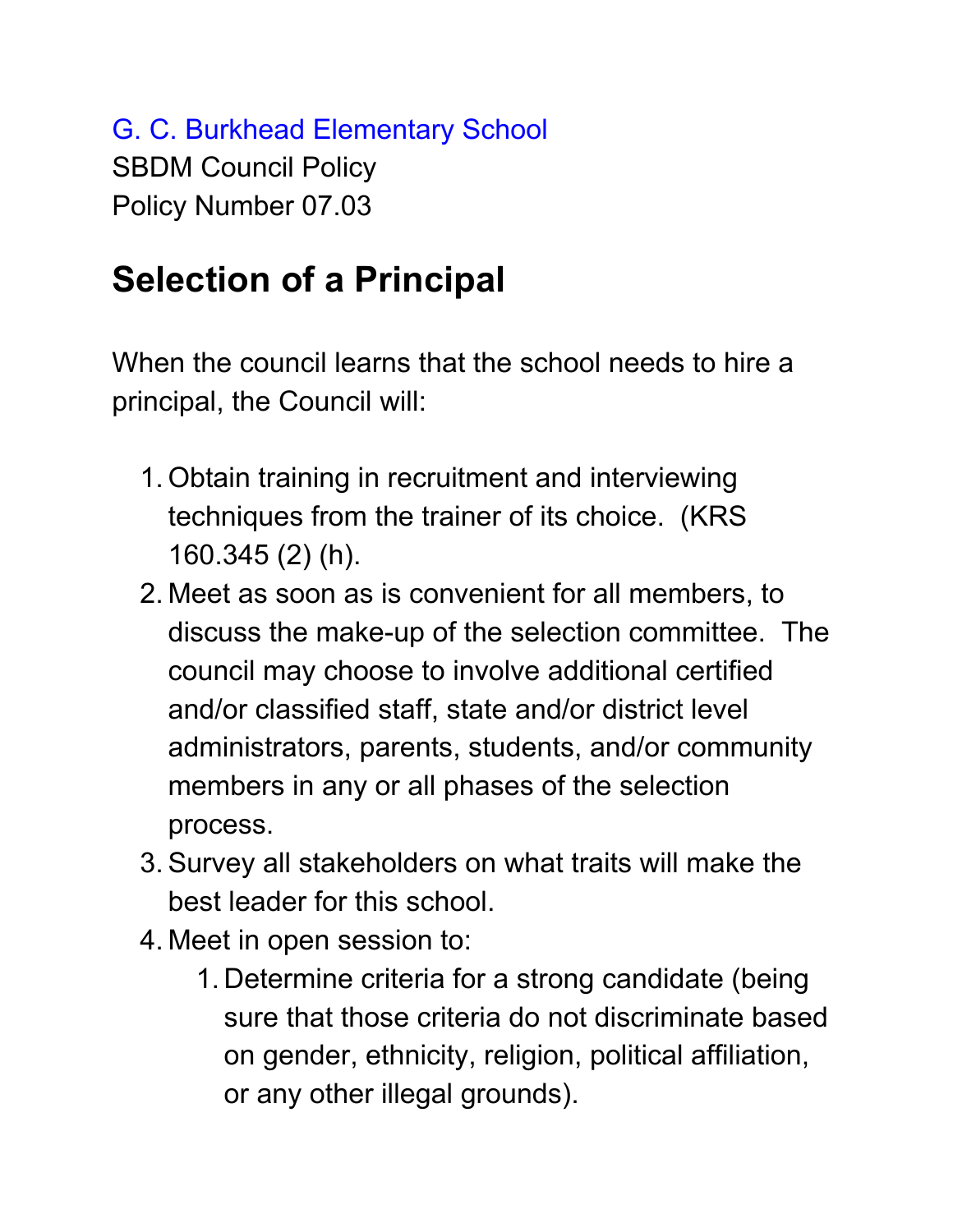- 2. Develop standard interview questions that fit those criteria.
- 3. Identify any other methods they may want to tell whether candidates met the criteria, beyond the application, references, and interview. (For example, the Hiring Committee may consider asking for writing samples, a chance to observe candidates at work, a written response to a hypothetical work challenge, or some other activity to show a candidate's knowledge and skills.)
- 5. Meet in open session with the superintendent to discuss the criteria and other steps in the hiring process.
- 6. Meet in closed session to:
	- 1. Review applications and references of candidates recommended by the superintendent.
	- 2. Select persons to be interviewed who appear reasonably capable of fitting the Council's criteria.
	- 3. Decide if information in the written application leads to any specialized questions that should be asked of a particular applicant. (For example, an application that mentions a special seminar might lead to a question about what the applicant learned, or one that shows a gap between